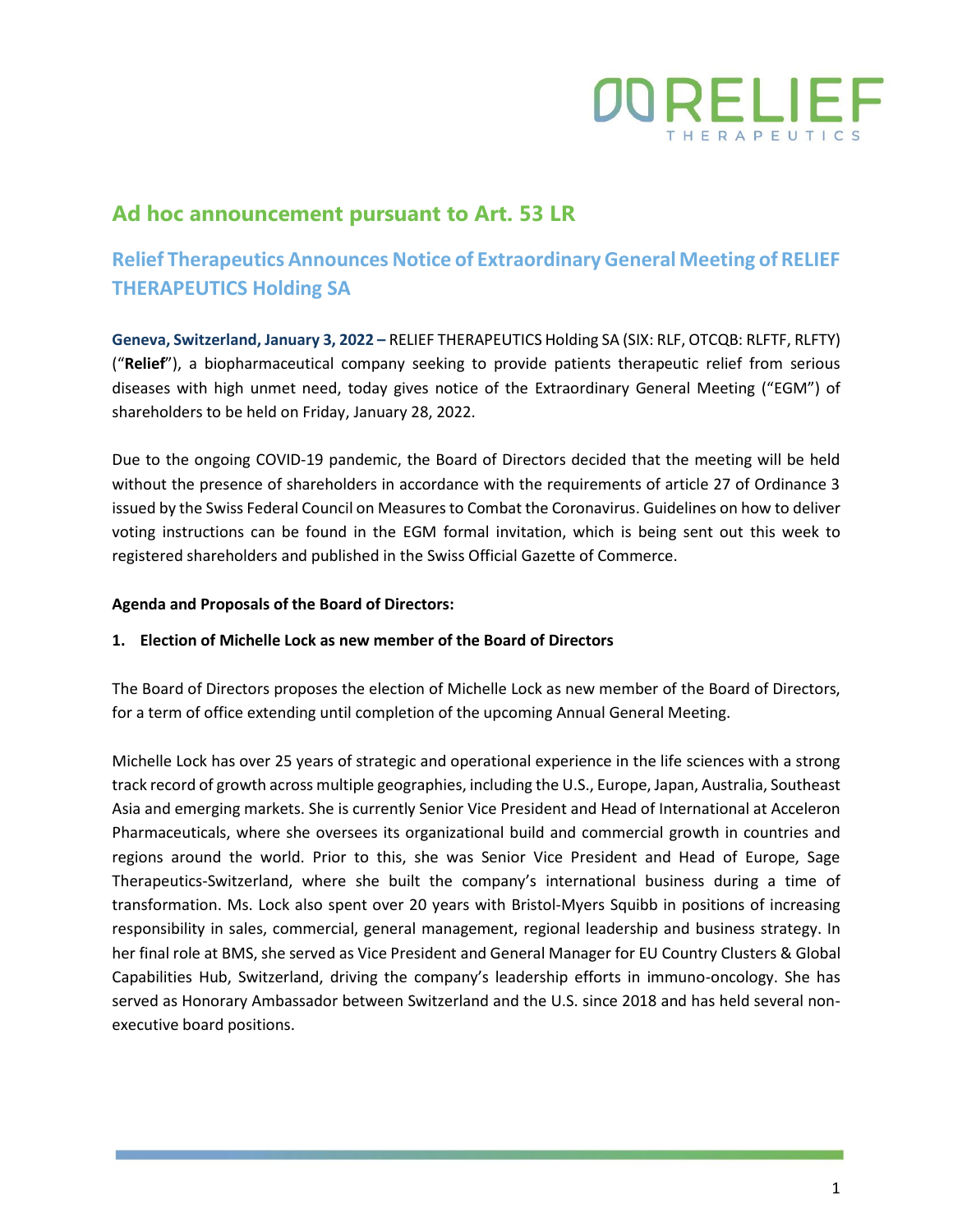

### **Ad hoc announcement pursuant to Art. 53 LR**

### **2. Vote on the compensation of the members of the Board of Directors for the period from the Annual General Meeting 2021 until the Annual General Meeting 2022**

The Board of Directors recommends that the General Meeting approves a maximum amount of CHF 2,500,000 (both fixed and variable compensation, including stock options and other benefits, but excluding employer's share of social benefit) for the members of the Board of Directors for the period from the Annual General Meeting 2021 until the Annual General Meeting 2022.

The Annual General Meeting held on June 18, 2021 previously accepted a maximum amount of CHF 1,500,000. With the proposed change in its composition, the Board of Directors recommends adjusting the compensation pool available for compensation of its members.

### **3. General revision of the Articles of Association**

The Board of Directors proposes a general revision of the Articles of Association. The proposed revised Articles of Association are enclosed in the EGM invitation available here [https://www.relieftherapeutics.com/images/EGM-invitation-2022-EN.pdf.](https://www.relieftherapeutics.com/images/EGM-invitation-2022-EN.pdf)

The Board of Directors intends, inter alia, to clarify certain existing articles and to selectively revise the following provisions, each to be submitted to a shareholders' vote:

- **3a. Amendment of article 2 'Purpose'** The scope of the Company's business activities is revised to ensure that the strategic plans of the Company are covered by the purpose;
- **3b. Amendment of article 3abis 'Authorised share capital'** The regime regarding subscription rights (including the exclusion of such rights) is clarified;
- **3c. Amendment of article 3b 'Conditional share capital'** The regime regarding subscription rights and preemptive rights (including the exclusion of such rights) is clarified;
- **3d. Amendment of article 15 'Important Decisions'** The wording of the article is clarified without change in substance;
- **3e. Amendment of other articles**

Several revisions are proposed for clarity as well as for editorial reasons. In particular, provisions regarding circular resolutions of the Board of Directors, form of shares, and nominee regime are amended.